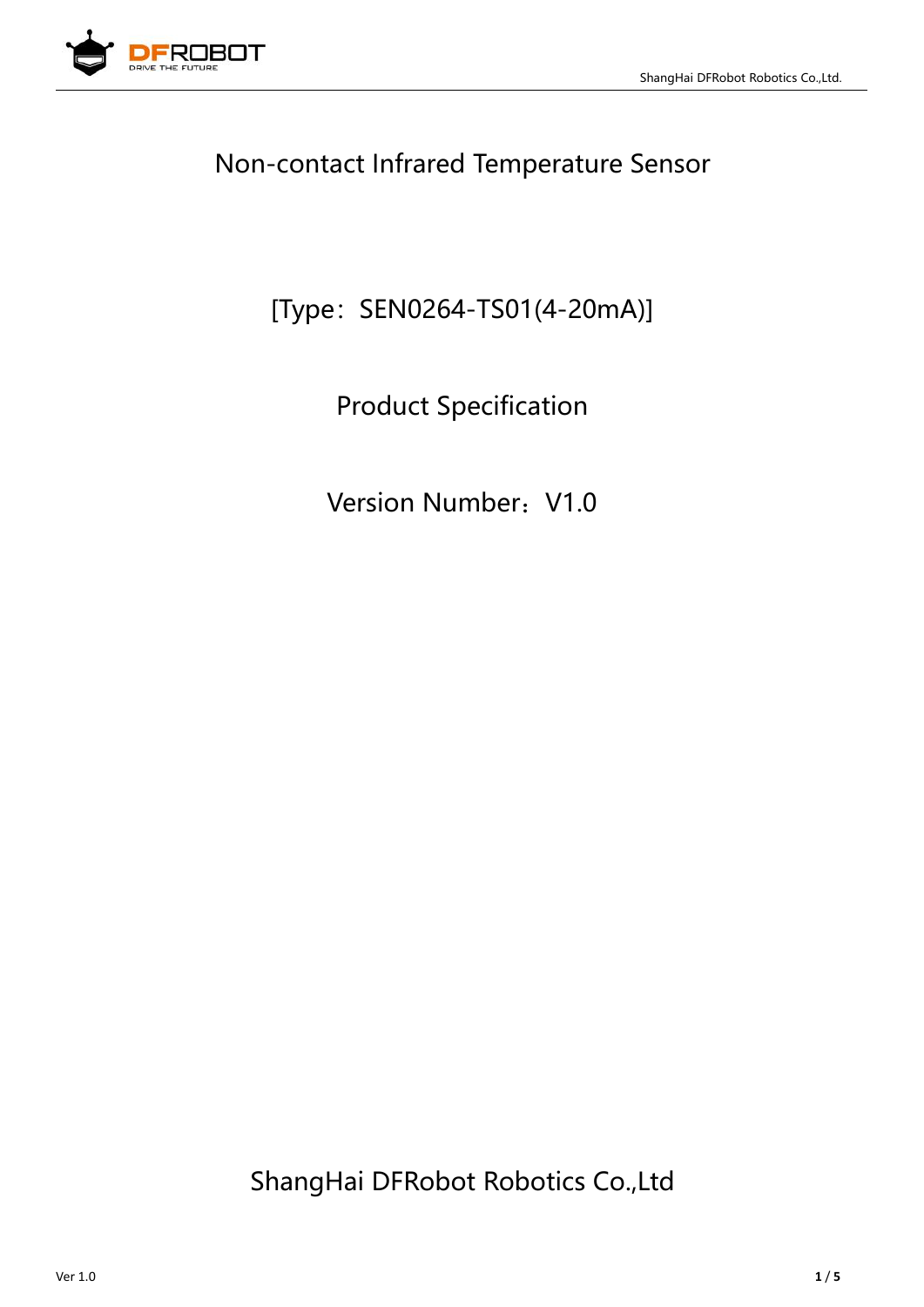

### **1. Introduction**

This product is a non-contact infrared temperature sensor. It can be used to detect the infrared intensity of the object so as to calculate its surface temperature without touching, and then convert the temperature value into voltage value and output it.

The sensor's shell is made of metal which makes it able to protect against impact, water, dust and so on. Given stable output data, this temperature sensor can exhibit a much better measuring performance than most other similar products on the market.

## **2. Specification**

- Operating Voltage: DC 7.5~36 .0V
- Operating Temperature Range:-40℃~85℃
- Measuring Range:-70℃~380℃
- Output Signal: 4-20mA
- Measuring Accuracy: ±0.5℃~±4℃ [see remarks]
- Field of View(FOV): 5° [see remarks]
- Defense Grade: IP65
- User Interface: stripped tin-plating line

#### **3. Output Current vs Temperature**



## **4. Dimension and Interface Description (mm)**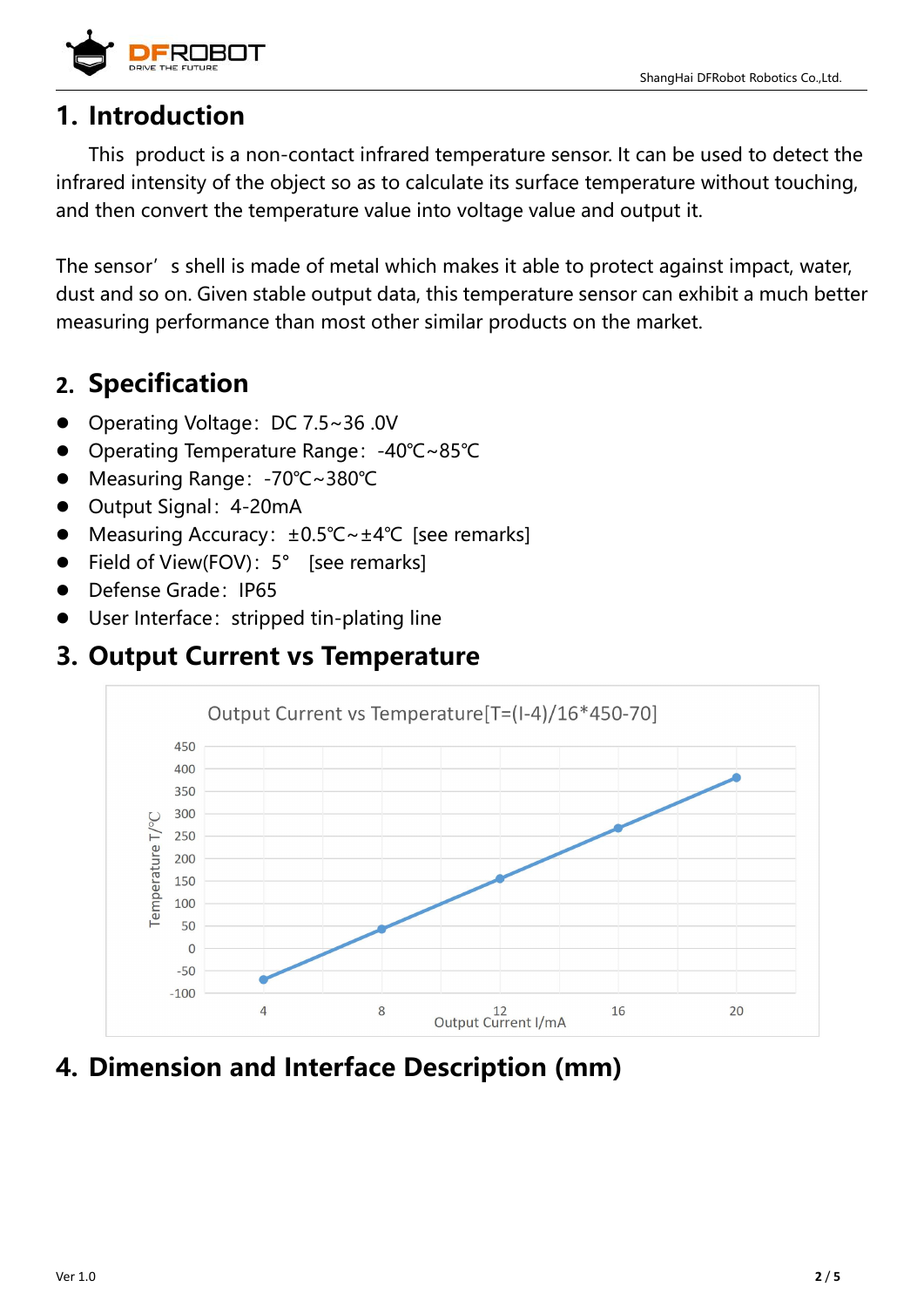

| <b>Interface Description</b> |                                                       |
|------------------------------|-------------------------------------------------------|
| <b>Name</b>                  | <b>Description</b>                                    |
| Current Input                | Input Terminal of Loop Circuit                        |
| <b>Current Output</b>        | <b>Output Terminal of Loop Circuit</b>                |
| <b>Shielding Wire</b>        | Grounding the shielding wire can help to reduce noise |

## **5. Remarks**

The field of view(FOV) of the sensor is  $5°$ . The target dimension and the optical properties of the IR temperature sensor decided the maximum distance between the target and the probe. The field of view of the sensor is shown below.



 The gradient diagram of measuring accuracy of the sensor is shown below (To is the measured temperature; Ta is the temperature of the environment the sensor locates in). Please note that the temperature error only applies to a certain isothermal condition, and it' s only valid when the detected object is fully filling in the FOV of the sensor.

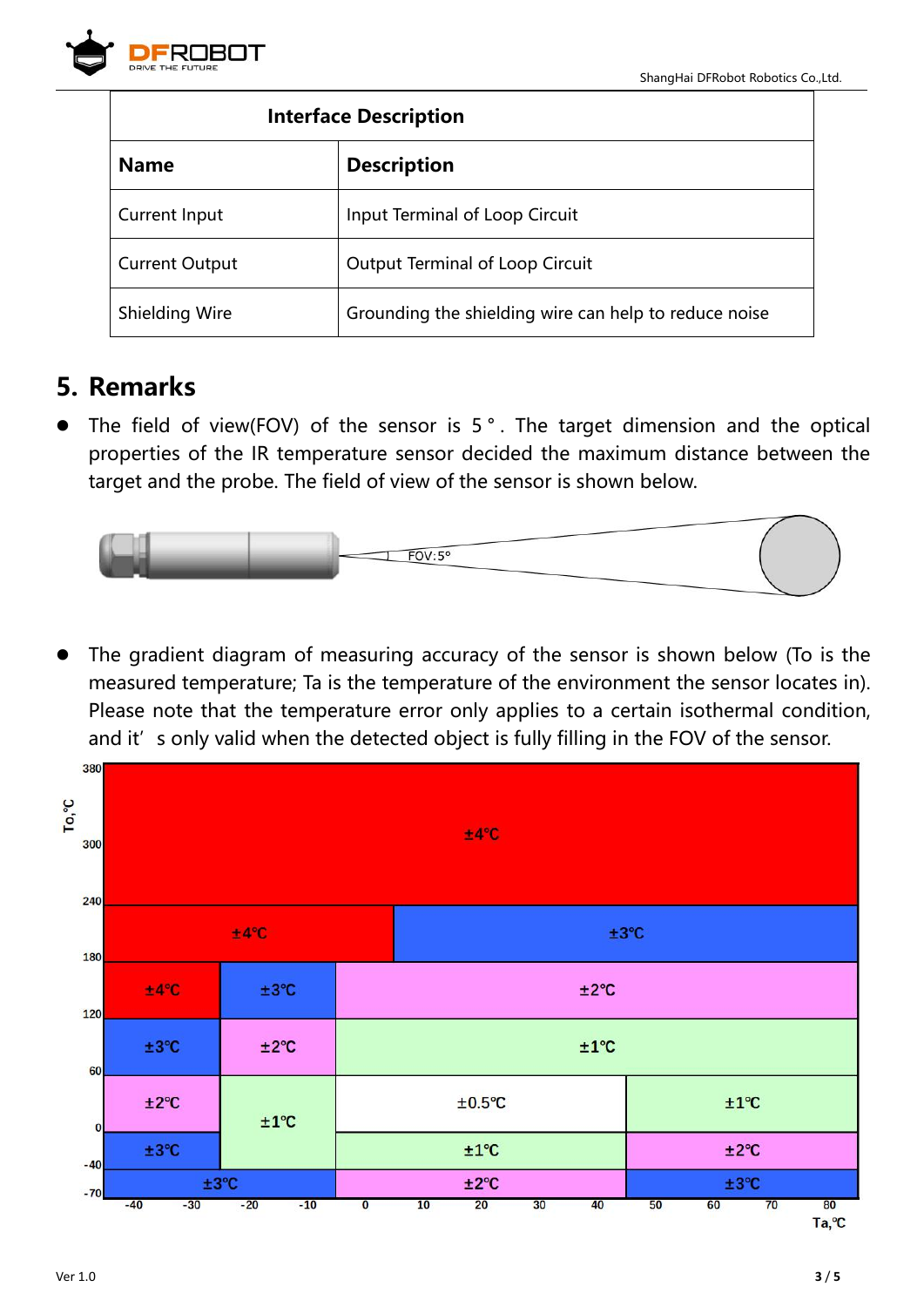

- The measured temperature is an average temperature value that belongs to the detected heat source in the FOV of the sensor. If there is a need for accurate measurement, users have to correct the data for the practical using scene.
- Using low-noise power input is helpful to improve the accuracy.
- Do not use the sensor in the condition out of the rated technical parameters in order to avoid device damage.
- The product is equipped with an all-metal case and shielding wires, which can effectively reduce electromagnetic interface. However, for a more stable performance, please try to keep the sensor away from electromagnetic source (such as motor, high-power cable) when installing the device.

## **6. Shipping List**

TS01 Infrared Temperature Sensor(with an 1.5 cable), Certificate, Warranty Card.